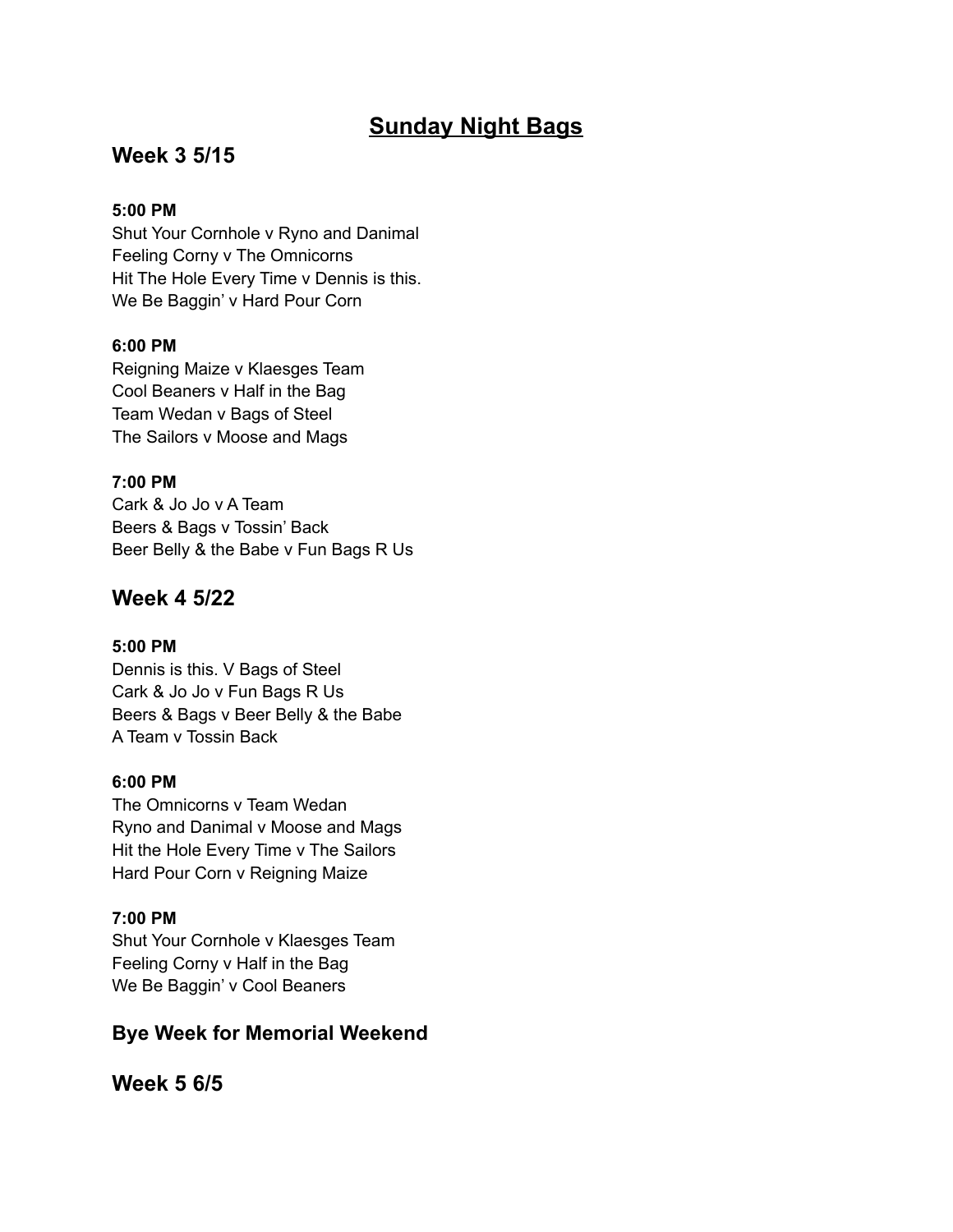### **5:00 PM**

Hit the Hole Every Time v Beers & Bags We Be Baggin' v Cark & JoJo Hard Pour Corn v Bags of Steel Dennis is this. v Half in the Bag

### **6:00 PM**

Fun Bags R Us v Shut Your Cornhole Feeling Corny v A Team The Omnicorns v Beer Belly & the Babe Ryno and Danimal v Tossin' Back

#### **7:00 PM**

Reigning Maize v The Sailors Cool Beaners v Moose and Mags Klaesges Team v Team Wedan

## **Week 6 6/12**

## **5:00 PM**

Dennis is this. v The Sailors Reigning Maize v Beers & Bags Cool Beaners v Bags of Steel Half in the Bag v Moose and Mags

#### **6:00 PM**

Shut Your Cornhole v A Team Feeling Corny v Fun Bags R Us The Omnicorns v Tossin' Back Ryno and Danimal v Beer Belly & the Babe

#### **7:00 PM**

Hit The Hole Every Time v Cark & Jo Jo We Be Baggin' v Team Wedan Hard Pour Corn v Klaesges Team

## **Week 7 6/19**

#### **5:00 PM**

Shut Your Cornhole v Beer Belly & the Babe Hit the Hole Every Time v Tossin' Back Hard Pour Corn v A Team Dennis is this. v Fun Bags R Us